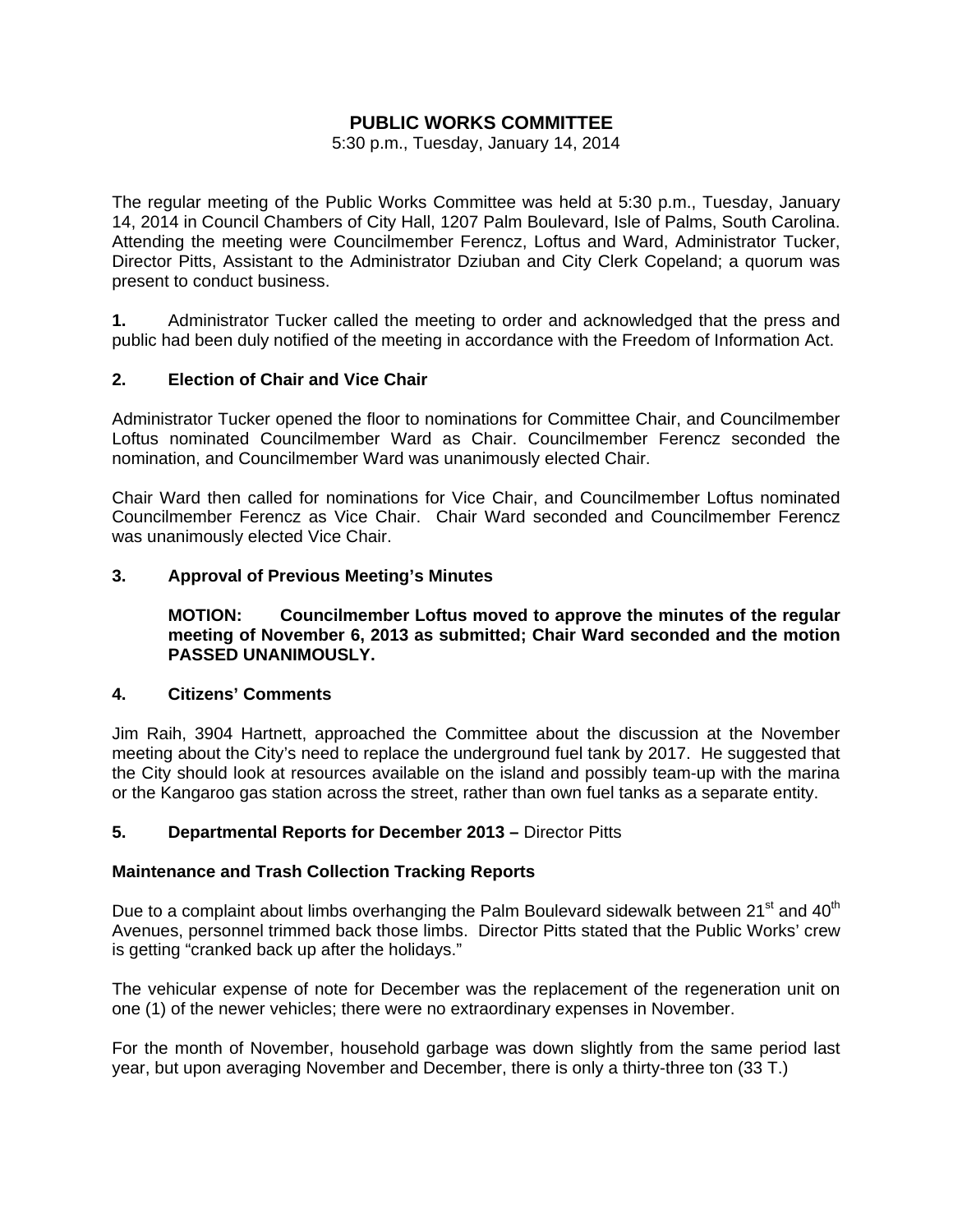difference between 2013 and 2012. On the other hand, yard debris continues to run higher in 2013 than 2012.

Councilmember Loftus voiced his opinion that, when the hours were changed for dogs to be off leash on the beach, a strain was put on the demand for the pooper-scooper bags, especially at  $42<sup>nd</sup>$  Avenue. He questioned that a bigger container or a second container might be needed at that beach access due to the traffic. Director Pitts said that the problem was one of servicing the pooper-scooper stations on a more frequent basis in the off-season, but he assured the Councilmember that he would have the station serviced more often.

#### **6. Old Business**

# **A. Update on Seahorse Court Sinkhole Repair**

Director Pitts stated that he has nothing to report. Administrator Tucker repeated that Charleston County has investigated and a work order for the repairs has been issued.

# **B. Consideration of Amendment to the Code to Require Contractors to Remove Yard Debris**

The Administrator recalled that this issue is a carryover from 2013, and, for the sake of the new member, the Administrator explained that, if a resident contracts for landscaping work, that contractor is not required to haul the yard debris generated off the island; it is, therefore, left for the Public Works Department to remove. In neighboring communities, landscape contractors are required by ordinance to haul off the yard debris they generate. If the City had such an ordinance, contractors would receive a warning if they were caught leaving debris, and, if they chose to leave it, a ticket would be issued. The previous Committee decided to leave it on the agenda for the new Committee to discuss.

Chair Ward asked whether the Administrator was prepared to offer an amendment, and the Administrator stated that the Committee was not inclined to incur the legal expense unless it was confident that Committee wanted to proceed. She recalled that she had offered ordinances from Mount Pleasant, Sullivan's Island, Goose Creek and others to the Committee to consider.

Councilmember Ferencz stated that she had looked at contracts that she had in the past with landscape contractors, and each contract stated that the contractor would remove their debris, so she thought similar statements would likely appear in all contract language.

Councilmember Loftus stated his opinion that an ordinance requiring this would be burdensome to law enforcement, and he then asked how many tickets had been issued for landscapers illegally leaving debris on the island. Administrator Tucker said there have been instances of violations to the dumping ordinance, where a vacant lot with an absentee owner is used by contractors or neighbors to illegally dump debris. The City has been successful in monitoring those areas to catch people and in posting signage on those properties; the Administrator was unsure whether a ticket had ever been issued for this problem.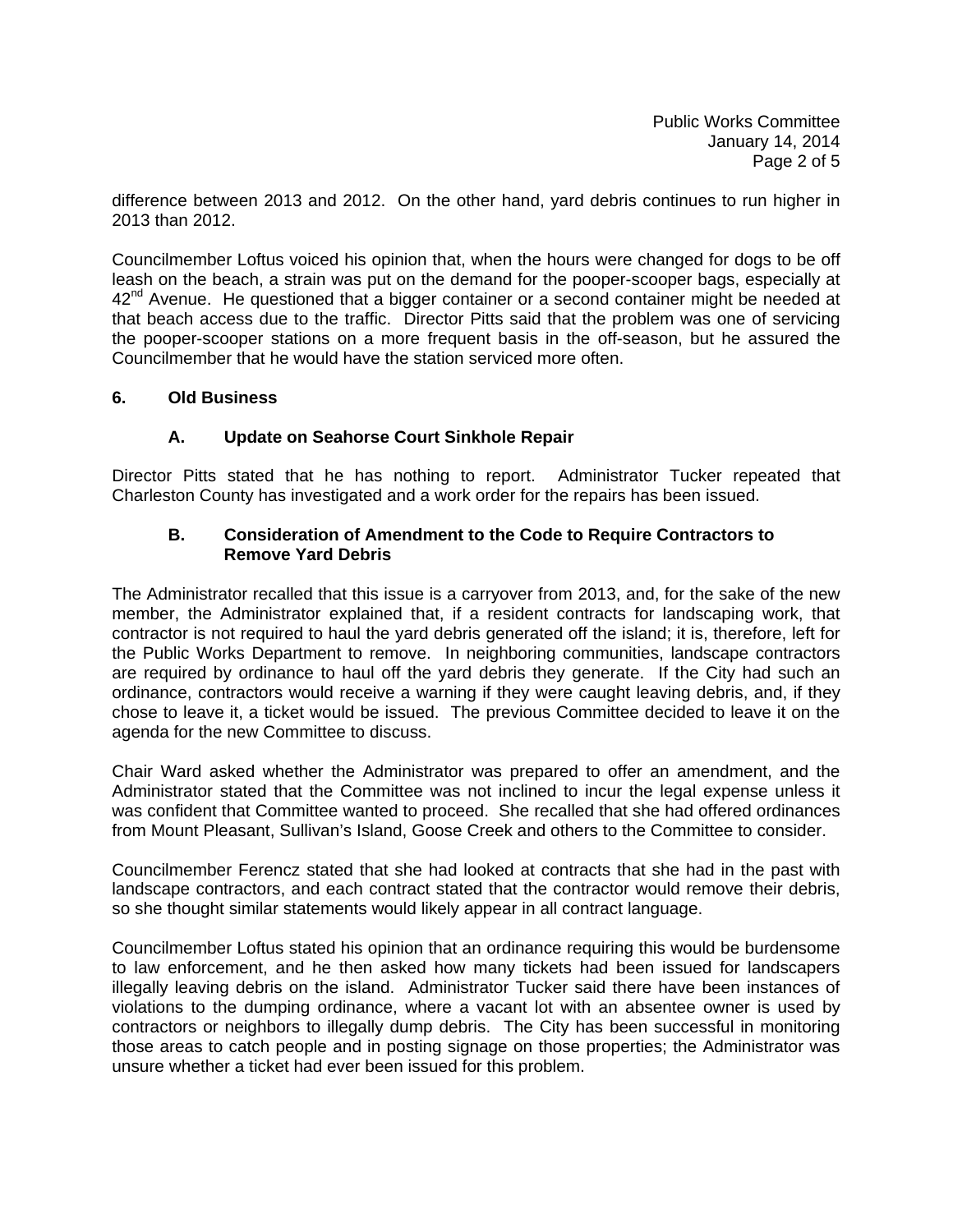Councilmember Loftus stated that he does not see a difference in leaving debris that he generates from maintaining his yard for the City to remove and debris left behind when he hires a contractor.

Administrator Tucker explained that the ordinance is typically enforced when the business license is issued to the contractor, he is provided with the City's ordinances that govern his business and is told that one (1) ordinance is that debris must be hauled off.

The benefit to such an ordinance is that it reduces the wear and tear on the City's personnel and equipment, and it would also mean that the debris is roadside for a shorter period of time.

Chair Ward asked Director Pitts if he thought this was a big problem on the island; the Director responded that sixty to seventy percent (60-70%) of the island's residents use contractors. In order to enforce the ordinance, a party must be caught in the act; if the party is guilty of illegal dumping, the business license can be revoked.

Another concern voiced by Councilmember Loftus is that contractors would increase the amount they charge Isle of Palms' residents for their services if they are required to haul off their debris.

The consensus of the Committee was to take no action at this time and to remove the item from future agendas.

# **C. Consideration of Accepting Maintenance on Drainage**

Administrator Tucker stated that the City does not need to take any action on this item.

#### **7. New Business**

# **A. Discussion of FY15 Budget Process**

Administrator Tucker explained that, over the course of the budget process in prior years, staff has gotten the impression that Council would like to approach the budget in a different manner; the Administrator then reviewed the process as follows:

- Updating the ten-year capital plan by determining what items on the list need to be replaced, which can be deferred and what needs to be added to create the Capital Projects Budget;
- Reviewing the operating budgets while refining projections for revenues; and
- Matching up projected revenues with the Capital Projects and operating budgets.

One approach considered by staff has been to allow Council and the committees to determine what sources of funds should be allocated to the various elements of the budget. Historically, staff has made this determination.

Staff wants to make the process one that everyone is comfortable with and is easier for everyone.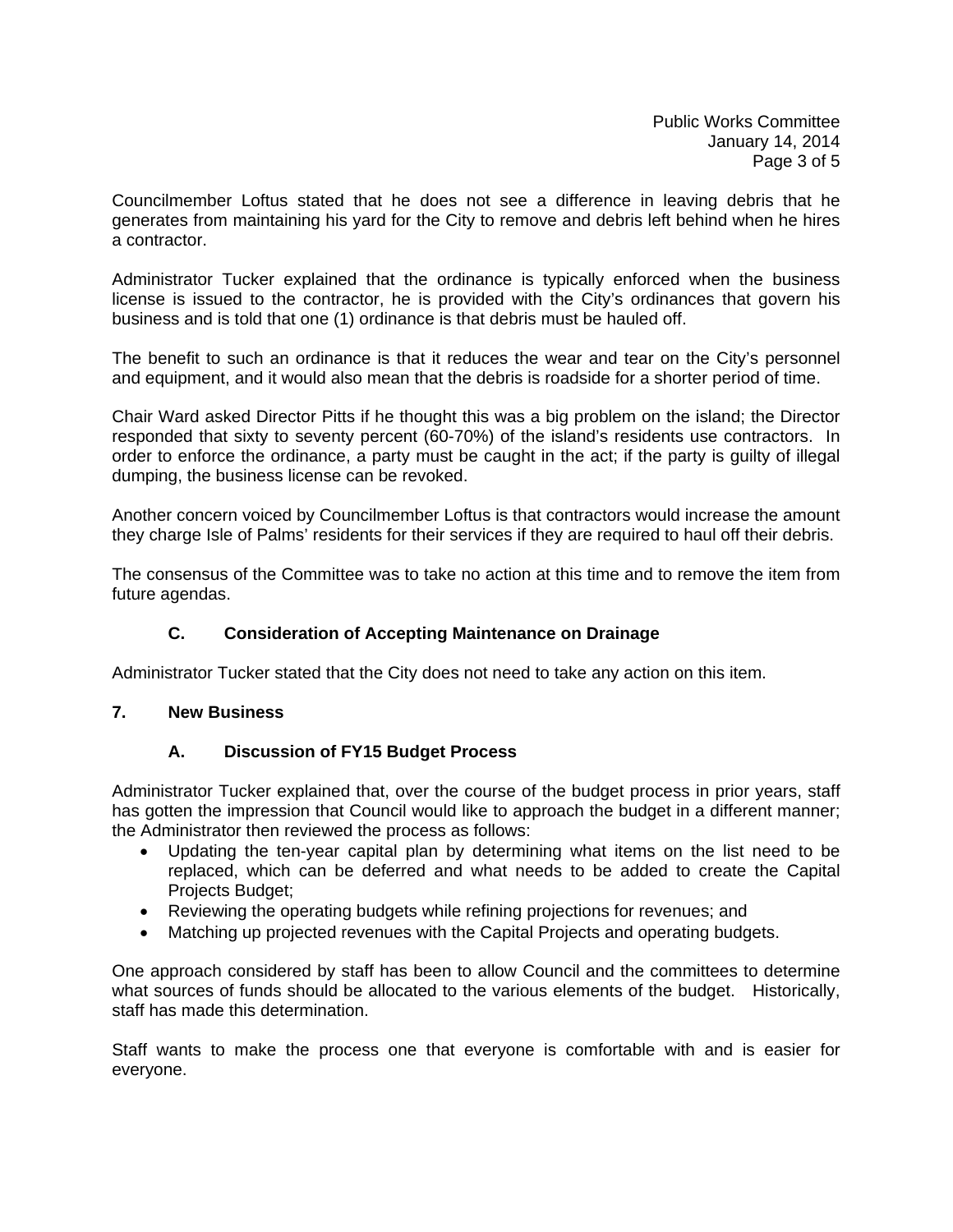Councilmember Loftus reiterated the discussion at the Real Property Committee that Council would like to have revenues earlier in the process to massage along with expenditures; Councilmember Ferencz stated that the Personnel Committee had expressed the same opinion.

Chair Ward stated that he had always heard that, if a business does not start with revenues, it will not be in business very long.

# **B. Consideration of Keeping Lights on Palm Trees Year-round**

Chair Ward stated that a resident had called him about keeping the lights on the palm trees on Front Beach year-round because it is quite dark there and people often remark that they would like to have more lighting for safety reasons and for visibility.

Administrator Tucker mentioned that Victor Lawrence had been asked to attend the meeting because he is the "holiday light guru" – the Fire Department employee who is responsible for putting up and taking down the lights. Once staff was aware that discussion would occur on this matter, work on taking down the lights was stopped. The Administrator added that, if this is a lighting issue at Front Beach, the City might need to come up with a more workable plan that is less maintenance than leaving these lights in place. She passed one of the lights currently being used at Front Beach to the Committee for them to see that the glue that holds the metal cap that screws into the socket does not hold up, especially in the heat; this bulb only shows a yellow discoloration where the glue originally attached the metal cap.

During the holiday season, the Police Department is responsible for turning the Front Beach lights on and off each day, which is not a problem in the off-season but would be in peak season; the lights cannot be put on a timer due to the configuration.

Mr. Lawrence stated that heat is his "biggest enemy"; he indicated that he loses many of the metal caps when he is removing the lights from the trees. The wire strands are also heat sensitive and become pliable and soft when heated, and temperatures have only been in the sixties (60s) the last few days. He predicted that, in eighty to ninety degree (80°-90°) heat, the trees would be "raining" light bulbs.

Director Pitts expressed concern that, once the season begins, beach visitors may damage the lights; to leave the lights up year-round would definitely be less work for the City, but this is not the right product for that application.

Mr. Lawrence stated that he had arranged to buy thousand foot (1,000 ft.) rolls of strand, so that each tree now has its own customized length of strand. In addition, Mr. Lawrence explained that he has a lighting map on which each tree has been assigned a number and that number will mark each strand as it is removed from the palm trees to streamline the process.

Councilmember Loftus thanked Mr. Lawrence for his efforts on behalf of the City; he always thinks "they look fabulous." He indicated that he thinks more lighting at Front Beach is a wonderful idea and suggested that the City use the type of lighting that has been placed in the area of the Boulevard on Coleman Boulevard in Mount Pleasant as a joint venture with the Front Beach businesses. Those lights are up high and give a festive mood to the area.